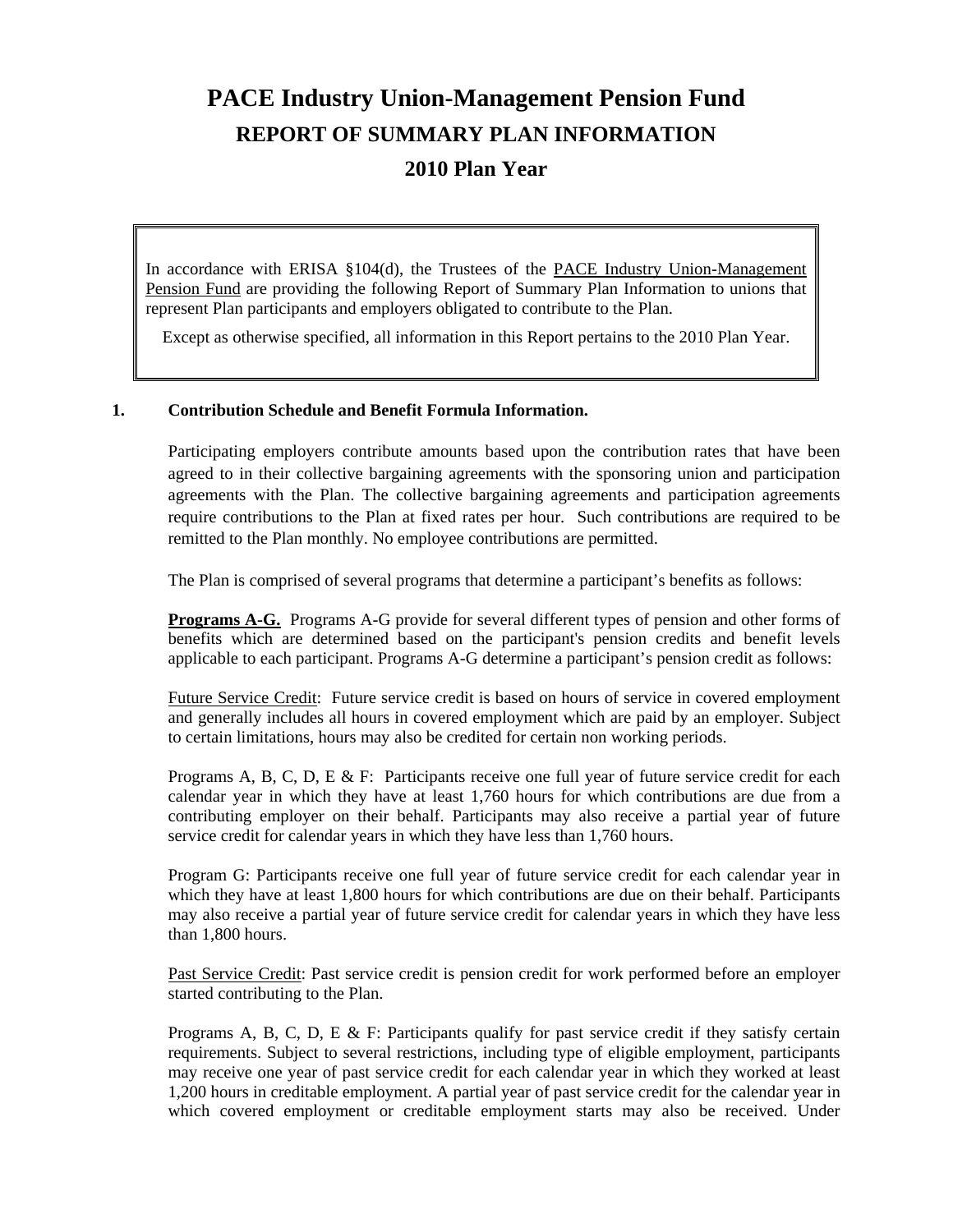Programs A, B and C, past service is available for both vesting and pension credit purposes; under Programs D, E and F, on or after January 1, 1999, it is available only for vesting purposes.

Program G: Participants qualify for past service credit if they satisfy certain requirements. Subject to several restrictions, including type of eligible employment, participants may receive one year of past service credit for each calendar year in which they worked at least 150 days.

For employees of employers that begin participating in the Fund on or after January 1, 2006, past service credit is limited to time worked at the facility for which the employer makes contributions to the Fund, subject to limitations as determined by the Fund's actuary. Please see the attached Exhibit A.

#### **2. Number of Contributing Employers.**

 For the plan year ending December 31, 2010, 151 employers were obligated to contribute to the Plan.

#### **3. Employers Contributing More than 5%.**

 During the 2010 plan year, the employers listed below contributed more than 5% of total contributions to the Plan:

 Georgia Pacific Corporation Clearwater Paper Corporation Domtar Corporation Mylan Pharmaceuticals Inc. Robert Wood Johnson University Hospital Huhtamaki Americas Inc.

#### **4. Participants for Whom No Contributions Were Made.**

The chart below sets out, for the 2010, 2009, and 2008 plan years, the number of participants with respect to whom no employer contributions were made by an employer as the participant's employer:

|                     | 2010 Plan Year | 2009 Plan Year | 2008 Plan Year |
|---------------------|----------------|----------------|----------------|
| <b>Participants</b> | 14.415         | 14.256         | 13,658         |

## 5. **Plan Funding Status.**

 The Plan was certified in "critical" status (as defined by ERISA section 305) for the 2010 plan year.

## **6. Number of Employers That Withdrew in Preceding Plan Year.**

During the 2009 plan year, 14 employers withdrew from the Plan.

 As reported on the 2010 Form 5500, the actual or estimated amount of employer withdrawal liability assessed was \$29,806,858.